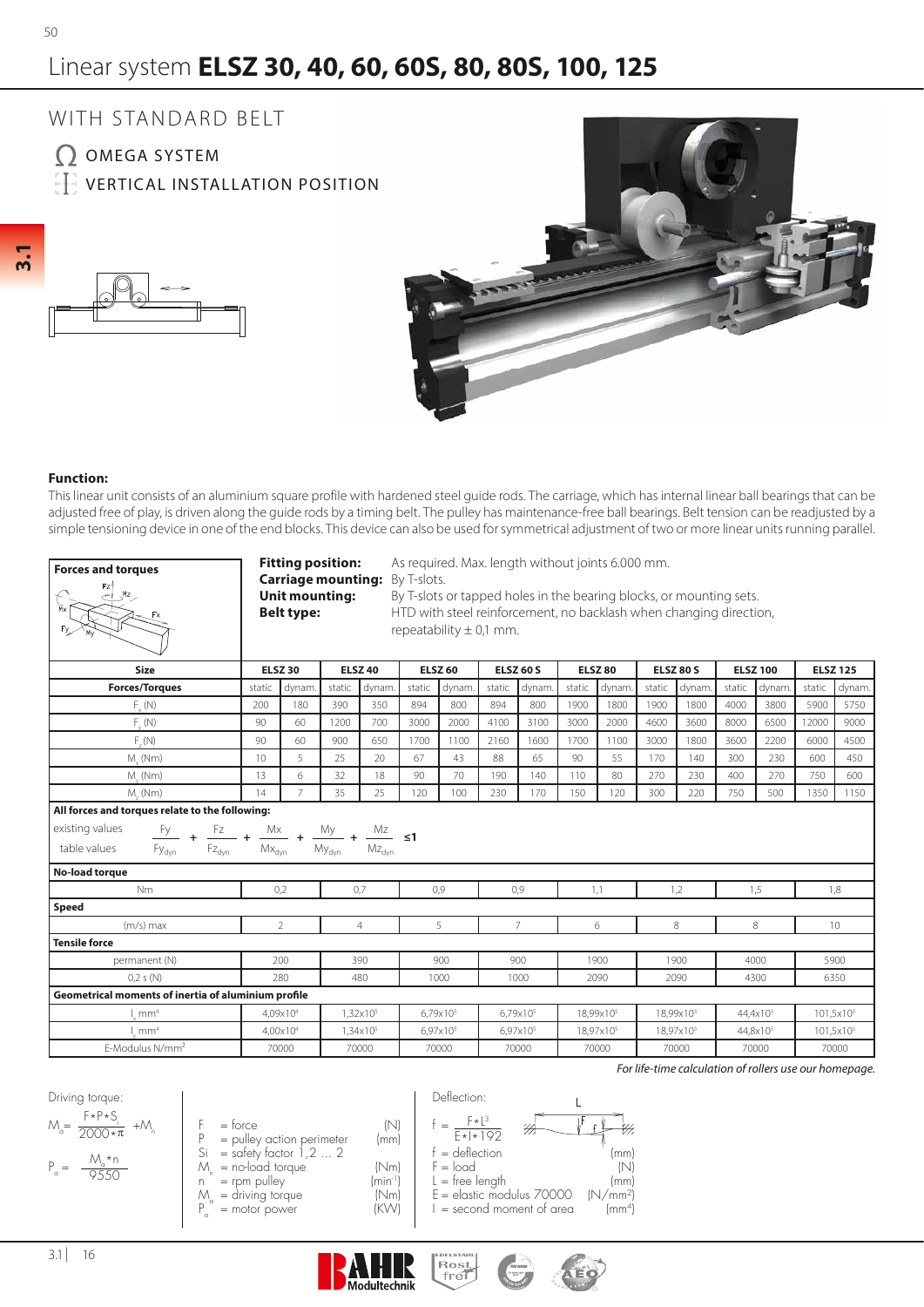51

## Linear system **ELSZ 30, 40, 60, 60S, 80, 80S, 100, 125** Dimensions (mm)





\*For slide nuts refer to chapter 2.2 page 2

Increasing the carriage length will increase the basic length by the same amount.

| <b>Size</b><br>$\Box$ | <b>Basic</b><br>length<br>∼ | $\mathbf{A}$ | в      |     | D<br>- U,U5. | E <sub>1</sub> | E <sub>2</sub> | F   | G               | н   |      |     |                  | <b>MM</b><br>for  | N          | <b>NN</b><br>for | $\Omega$ | <b>OO</b><br>for | P              | О   |      |          | <b>Basic</b><br>weight | Weight<br>per<br>100 mm |
|-----------------------|-----------------------------|--------------|--------|-----|--------------|----------------|----------------|-----|-----------------|-----|------|-----|------------------|-------------------|------------|------------------|----------|------------------|----------------|-----|------|----------|------------------------|-------------------------|
| <b>ELSZ 30</b>        | 182                         | 70           |        | 42  | 28           |                |                |     | 45              | 42  |      | 26  | $\bigcap$<br>4,2 |                   | 90         | M 6              | 35       | M 6              |                | 108 | M 4  |          | 1,33 kg                | 0,16 kg                 |
| <b>ELSZ</b> 40        | 230                         | 100          | $\sim$ | 58  | 37           | 25             | 66             | 32  | 65              | 60  |      | 35  | 6,5              |                   | 110        | M6               | 47       | М6               |                | 142 | M 5  |          | $2.1$ kg               | $0.24$ kg               |
| <b>ELSZ</b> 60        | 280                         | 144          |        | 82  | 47           | 30             | 96             | 42  | 80              | 80  |      | 49  | 8,5              |                   | 130        | M 8              | 69       | M 8              | 16             | 168 | M 6  |          | 5,1 kg                 | $0,62$ kg               |
| <b>ELSZ 60S</b>       | 305                         |              | 30     | 82  | 47           | 30             | 108            | 42  | 80              | 80  |      | 53  | 8.5              |                   | 130        | M 8              | 69       | M 8              | 16             | 194 | M 6  |          | 6,1 kg                 | 0,62 kg                 |
| ELSZ <sub>80</sub>    | 365                         | 170          | 20     | 102 | 68           | 40             |                | 60  | 10 <sup>c</sup> | 100 | 30,5 | 70  | 8.5              | M 6               | <b>180</b> | M 10             | 88       | M                | 2 <sup>c</sup> | 214 | M 8  | 10,5     | $1,0$ kg               | 1,00 kg                 |
| <b>ELSZ 80S</b>       | 365                         | 190          | R      | 102 | 68           | 40             |                | 60  | 100             | 100 | 30   |     | 8,5              | M 6               | 180        | M 8              | 88       | M 8              | 20             | 214 | M 8  | c<br>2,3 | 2,0 Kg                 | 1,00 Kg                 |
| <b>ELSZ</b> 100       | 535                         | 230          |        | 30  | 90           | 50             |                | 80  | 13 <sup>c</sup> | 130 | 29   | 89  | 10.5             | M1C               | 27C        | ÷<br>A A 1       | ╹        | M 10             | 30             | 310 | M 10 |          | 25,8 kg                | ,60 kg                  |
| ELSZ 125              | 595                         | 295          | h.     | 65  |              | -60            | 200            | 100 | 139             | 160 | 30   | 107 |                  | . M1 <sup>c</sup> | 310        | AA 12            | 40       | └                | 30             | 365 | M 10 |          | 54,5 kg                | ,94 kg                  |

#### **0 Choice of guide body profile:**

**(0)** Standard **(2)** corrosion-protected guide rods and screws

**(4)** expanded corrosion-protected version (depending on the availability of components)



| <b>Size</b> | <b>Version 1</b> |     |     | <b>Version 2</b> | <b>Version 3</b> |     |  |  |
|-------------|------------------|-----|-----|------------------|------------------|-----|--|--|
|             | Q                |     | Q   |                  | Q                |     |  |  |
| 30          | 175              | 245 | 124 | 194              | 197              | 267 |  |  |
| 40          | 237              | 325 | 158 | 246              | 253              | 341 |  |  |
| 60          | 303              | 415 | 184 | 296              | 319              | 431 |  |  |
| 60S         | 329              | 431 | 214 | 325              | 349              | 451 |  |  |
| 80          | 379              | 525 | 230 | 381              | 395              | 541 |  |  |
| 80S         | 379              | 525 | 234 | 395              | 419              | 565 |  |  |
| 100         | 535              | 760 | 326 | 551              | 551              | 776 |  |  |
| 125         | 640              | 870 | 389 | 619              | 664              | 894 |  |  |

The standard version is supplied without shaft. A shaft can be retrofitted by inserting it into the pulley bore and securing it with 2 locking rings or tension sets (size 100 + 125).

Version 8 is the same as 0, but with double sided coupling claw.

| Relt tahl |  |
|-----------|--|

| Code | No. | <b>Size</b> | <b>Belt</b> | mm/rev. | <b>Number of</b><br>teeth |
|------|-----|-------------|-------------|---------|---------------------------|
| 0    |     | 30          | 3M12        | 75      | 25                        |
| 0    | 3   | 40          | 5M15        | 100     | 20                        |
| 0    | 4   | 60(5)       | 5M25        | 130     | 26                        |
| 0    | 7   | 80(S)       | 8M30        | 192     | 24                        |
| 0    | 9   | 100         | 8M50        | 256     | 32                        |
|      | 0   | 125         | 8M70        | 304     | 38                        |
|      |     |             |             |         |                           |

**ELSZ 60 0 0 0 0 0 4 1 1500** Pos. 1 2 3 4 5 6 7

**Belt table: Shaft dimensions / Coupling claw:**

| <b>Size</b> | <b>Shaft</b><br>ø h6 x length | <b>Key</b> | <b>Coupling</b> |
|-------------|-------------------------------|------------|-----------------|
| 30          | $6 \times 15$                 | 2x2x12     |                 |
| 40          | $10 \times 27$                | 3x3x25     |                 |
| 60(S)       | 14 x 35                       | 5x5x28     | 14              |
| 80(S)       | 18 x 45                       | 6x6x40     |                 |
| 100         | $22 \times 45$                | 6x6x40     | 24              |
| 125         | $30 \times 55$                | 8x7x50     | 28              |

Basic length + stroke = total length *For combination kits and connecting elements refer to chapter 2.2*

Sample ordering code:

ELSZ 60 with standard body profile, standard carriage and coupling claw on one side, 1220 mm stroke.



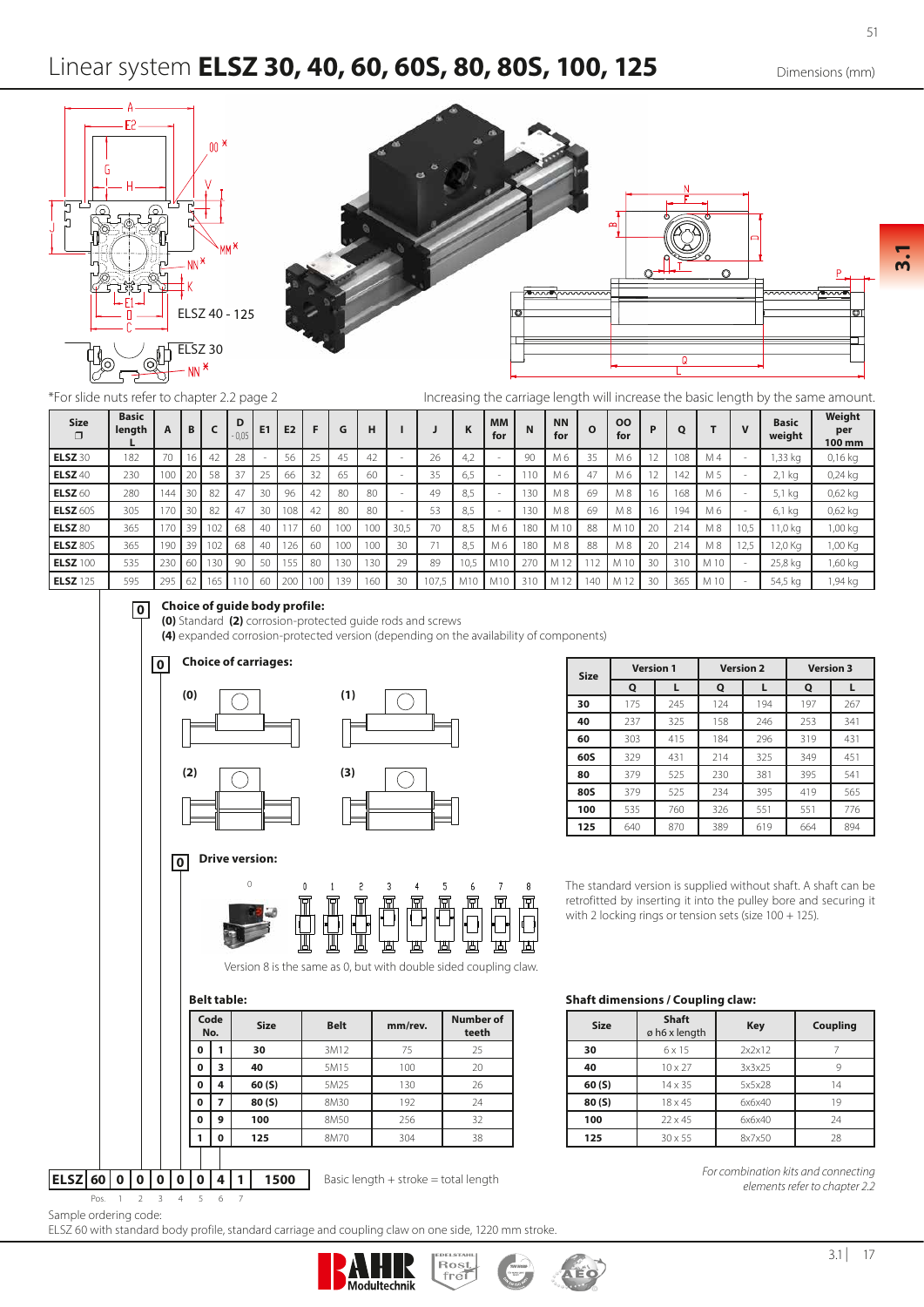**3.1**

# Linear system **ELSZ 30, 40, 60, 60S, 80, 80S, 100, 125**

## WITH WIDENED BELT DRIVE

- Q OMEGA SYSTEM
- **EFT VERTICAL INSTALLATION POSITION**
- BELT WIDENING
- (KG) HIGHER FORCE FIXTURE





### **Function:**

This linear unit consists of an aluminium square profile with hardened steel guide rods. The carriage, which has internal linear ball bearings that can be adjusted free of play, is driven along the guide rods by a timing belt. The pulley has maintenance-free ball bearings. Belt tension can be readjusted by a simple tensioning device in one of the end blocks. This device can also be used for symmetrical adjustment of two or more linear units running parallel.

| Forces and torques<br>$\sum_{z=1}^{\lfloor x \rfloor}$                             |                |                              |        | <b>Fitting position:</b><br><b>Carriage mounting: By T-slots.</b><br><b>Unit mounting:</b><br><b>Belt type:</b>          |        |                      |        | As required. Max. length without joints 6.000 mm.<br>By T-slots, threads or tapped holes in the bearing blocks, or mounting sets.<br>HTD with steel reinforcement, no backlash when changing direction,<br>repeatability $\pm$ 0.1 mm. |        |                       |        |                       |        |                      |                 |                       |
|------------------------------------------------------------------------------------|----------------|------------------------------|--------|--------------------------------------------------------------------------------------------------------------------------|--------|----------------------|--------|----------------------------------------------------------------------------------------------------------------------------------------------------------------------------------------------------------------------------------------|--------|-----------------------|--------|-----------------------|--------|----------------------|-----------------|-----------------------|
| <b>Size</b>                                                                        |                | <b>ELSZ 30</b>               |        | <b>ELSZ 40</b>                                                                                                           |        | <b>ELSZ 60</b>       |        | <b>ELSZ 60 S</b>                                                                                                                                                                                                                       |        | <b>ELSZ 80</b>        |        | <b>ELSZ 80 S</b>      |        | <b>ELSZ 100</b>      | <b>ELSZ 125</b> |                       |
| <b>Forces/Torques</b>                                                              | static         | dynam.                       | static | dynam.                                                                                                                   | static | dynam.               | static | dynam.                                                                                                                                                                                                                                 | static | dynam.                | static | dvnam                 | static | dynam.               | static          | dynam.                |
| $F_{v}(N)$                                                                         | 390            | 350                          | 894    | 800                                                                                                                      | 1900   | 1800                 | 1900   | 1800                                                                                                                                                                                                                                   | 4000   | 3800                  | 4000   | 3800                  | 5900   | 5750                 | 7900            | 7500                  |
| $F_{.}(\mathbb{N})$                                                                | 90<br>60       |                              | 1200   | 700                                                                                                                      | 3000   | 2000                 | 4100   | 3100                                                                                                                                                                                                                                   | 3000   | 2000                  | 4600   | 3600                  | 8000   | 6500                 | 12000           | 9000                  |
| F(N)                                                                               | 90<br>60       |                              | 900    | 650                                                                                                                      | 1700   | 1100                 | 2160   | 1600                                                                                                                                                                                                                                   | 1700   | 1100                  | 3000   | 1800                  | 3600   | 2200                 | 6000            | 4500                  |
| $M_{\cdot}$ (Nm)<br>10<br>5                                                        |                |                              | 25     | 20                                                                                                                       | 67     | 43                   | 88     | 65                                                                                                                                                                                                                                     | 90     | 55                    | 170    | 140                   | 300    | 230                  | 600             | 450                   |
| $M_{\cdot}$ (Nm)<br>13<br>6                                                        |                |                              | 32     | 18                                                                                                                       | 90     | 70                   | 190    | 140                                                                                                                                                                                                                                    | 110    | 80                    | 270    | 230                   | 400    | 270                  | 750             | 600                   |
| $M_{1}$ (Nm)                                                                       | $\overline{7}$ | 35                           | 25     | 120                                                                                                                      | 100    | 230                  | 170    | 150                                                                                                                                                                                                                                    | 120    | 300                   | 220    | 750                   | 500    | 1350                 | 1150            |                       |
| All forces and torques relate to the following:<br>existing values<br>table values |                | $\mathsf{Fz}_{\mathsf{dyn}}$ |        | $\frac{Fy}{Fy_{dyn}}$ + $\frac{Fz}{Fz_{dyn}}$ + $\frac{Mx}{Mx_{dyn}}$ + $\frac{My}{My_{dyn}}$ + $\frac{Mz}{Mz_{dyn}}$ 51 |        |                      |        |                                                                                                                                                                                                                                        |        |                       |        |                       |        |                      |                 |                       |
| No-load torque                                                                     |                |                              |        |                                                                                                                          |        |                      |        |                                                                                                                                                                                                                                        |        |                       |        |                       |        |                      | 1,8             |                       |
| <b>Nm</b>                                                                          |                | 0,5                          |        | 0.7                                                                                                                      |        | 0.9                  |        | 0,9                                                                                                                                                                                                                                    |        | 1,2                   |        | 1,2                   |        | 1,5                  |                 |                       |
| Speed<br>$(m/s)$ max                                                               |                | $\overline{2}$               |        | $\overline{4}$                                                                                                           |        | 5                    |        | $\overline{7}$                                                                                                                                                                                                                         |        | 8                     |        | 8                     |        | 8                    |                 | 8                     |
| <b>Tensile force</b>                                                               |                |                              |        |                                                                                                                          |        |                      |        |                                                                                                                                                                                                                                        |        |                       |        |                       |        |                      |                 |                       |
| permanent (N)                                                                      |                | 390                          |        | 894                                                                                                                      |        | 1 900                |        | 1900                                                                                                                                                                                                                                   |        | 4000                  |        | 4000                  |        | 5900                 |                 | 7900                  |
| 0.2 s(N)                                                                           |                | 480                          |        | 480                                                                                                                      |        | 2090                 |        | 2090                                                                                                                                                                                                                                   |        | 4300                  |        | 4300                  |        | 6350                 | 8500            |                       |
| Geometrical moments of inertia of aluminium profile                                |                |                              |        |                                                                                                                          |        |                      |        |                                                                                                                                                                                                                                        |        |                       |        |                       |        |                      |                 |                       |
| mm <sup>4</sup>                                                                    |                | 4.09x10 <sup>4</sup>         |        | 1,32x10 <sup>5</sup>                                                                                                     |        | 6,79x10 <sup>5</sup> |        | $6,79x10^{5}$                                                                                                                                                                                                                          |        | 18,99x10 <sup>5</sup> |        | 18,99x10 <sup>5</sup> |        | 44,4x10 <sup>5</sup> |                 | 101,5x10 <sup>5</sup> |
| mm <sup>4</sup>                                                                    |                | 4.00x10 <sup>4</sup>         |        | $1.34 \times 10^{5}$                                                                                                     |        | 6,97x10 <sup>5</sup> |        | 6.97x10 <sup>5</sup>                                                                                                                                                                                                                   |        | 18.97x10 <sup>5</sup> |        | 18.97x10 <sup>5</sup> |        | 44,8x10 <sup>5</sup> |                 | 101,5x10 <sup>5</sup> |
| E-Modulus N/mm <sup>2</sup>                                                        |                | 70000                        |        | 70000                                                                                                                    |        | 70000                | 70000  |                                                                                                                                                                                                                                        | 70000  |                       | 70000  |                       |        | 70000                |                 | 70000                 |

Deflection:

**Rost** 

 $F*L^3$  $E*|*192$ 

f =

Driving torque: M<sub>a</sub>  $=\frac{1}{2000*\pi}$  +M<sub>n</sub>  $P_{\alpha}$  = F\*P\*Si  $M * n$ 9550

- $F = force$  (N)<br>  $P = 6$  pullev action perimeter (mm)  $P =$  pulley action perimeter (mm)<br>Si = safety factor 1,2 ... 2  $=$  safety factor  $1, 2, \ldots, 2$  $M_n$  = no-load torque  $(M_m)$  $n^{\prime\prime}$  = rpm pulley  $\left(\text{min}^{\cdot\prime}\right)^{1}$ <br>  $M_{\cdot}$  = driving torque  $\left(\text{Nm}\right)^{1}$
- $\mathcal{M}_\mathrm{a}$ = driving torque (Nm)<br>= motor power (KVV)
- $P_{\alpha}$ = motor power
- **Modultechnik**



 $f = deflection$  (mm)<br>  $F = load$  (N) F = load (N) L = free length  $L =$  free length (mm)<br>E = elastic modulus 70000 (N/mm<sup>2</sup>)  $E =$  elastic modulus 70000

₩

 $I =$  second moment of area  $\text{mm}^4$ 

*For life-time calculation of rollers use our homepage.*